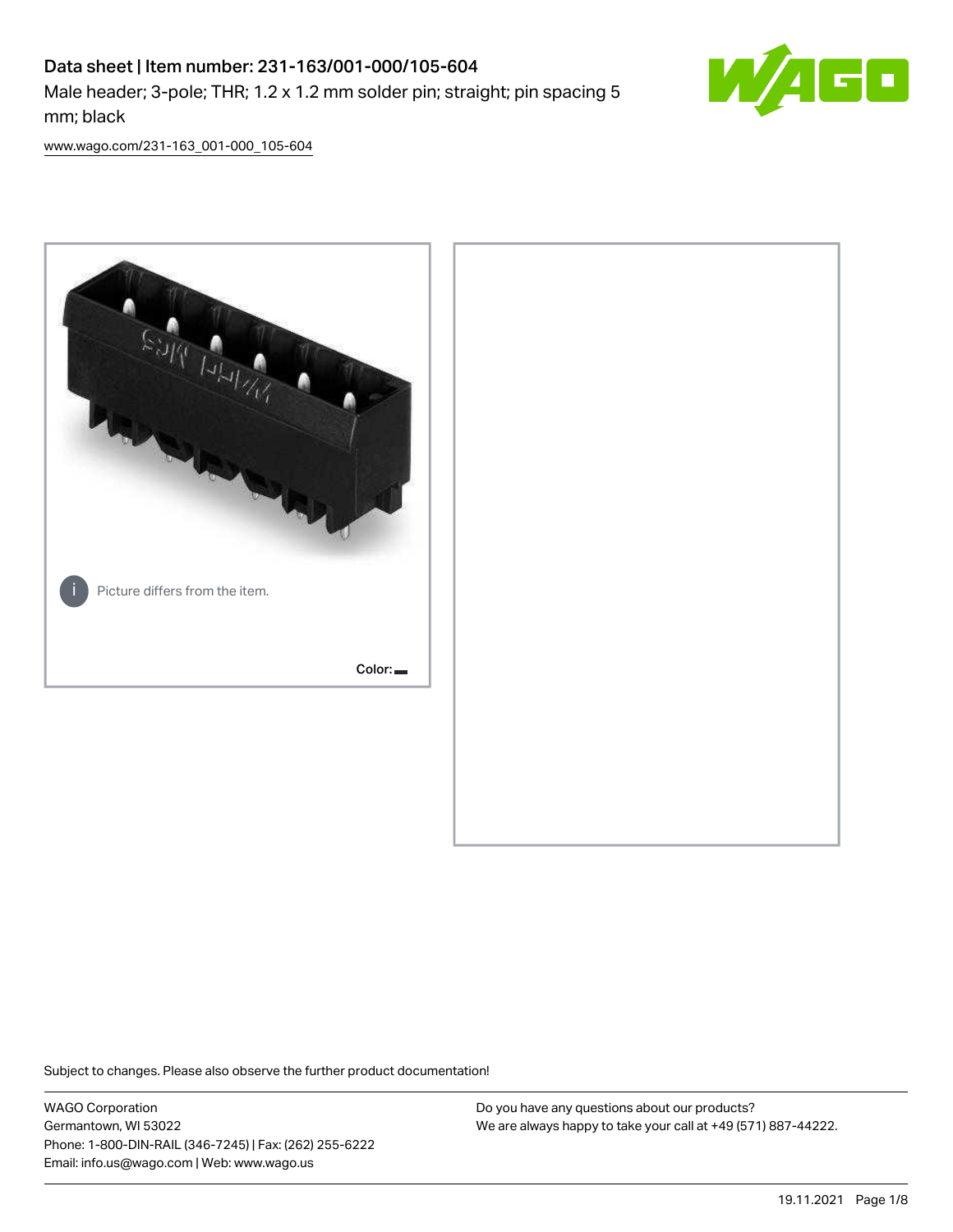

Dimensions in mm

 $L =$  (pole no. x pin spacing) + 3.2 mm

#### Item description

- THR male headers for reflow soldering in SMT applications
- Available in tape-and-reel packaging for automated pick-and-place PCB assembly
- $\blacksquare$ 1.2 x 1.2 mm solder pins allow nominal current up to 16 A, enhancing stability of shorter headers
- Also available in bulk packaging for manual placement
- $\blacksquare$ Male headers may be mounted horizontally or vertically
- $\blacksquare$ With coding fingers

Subject to changes. Please also observe the further product documentation! Data

WAGO Corporation Germantown, WI 53022 Phone: 1-800-DIN-RAIL (346-7245) | Fax: (262) 255-6222 Email: info.us@wago.com | Web: www.wago.us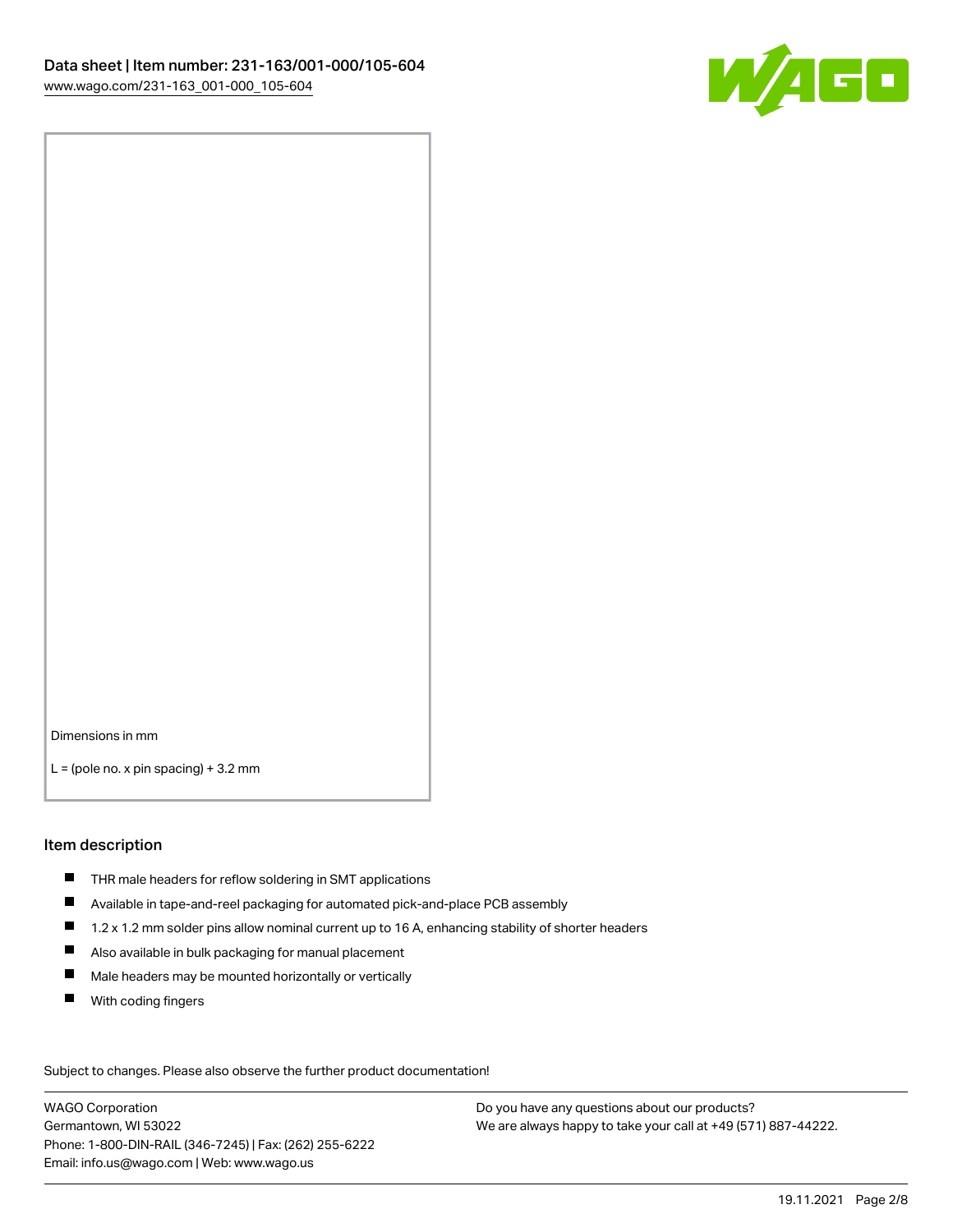

#### Data Notes

| Safety information 1 | The MCS-MULTI CONNECTION SYSTEM includes connectors<br>without breaking capacity in accordance with DIN EN 61984. When<br>used as intended, these connectors must not be connected<br>/disconnected when live or under load. The circuit design should<br>ensure header pins, which can be touched, are not live when<br>unmated. |
|----------------------|-----------------------------------------------------------------------------------------------------------------------------------------------------------------------------------------------------------------------------------------------------------------------------------------------------------------------------------|
| Variants:            | Other pole numbers<br>Gold-plated or partially gold-plated contact surfaces<br>Other versions (or variants) can be requested from WAGO Sales or<br>configured at https://configurator.wago.com/                                                                                                                                   |

# Electrical data

# IEC Approvals

| Ratings per                 | IEC/EN 60664-1                                                        |
|-----------------------------|-----------------------------------------------------------------------|
| Rated voltage (III / 3)     | 250 V                                                                 |
| Rated surge voltage (III/3) | 4 <sub>k</sub> V                                                      |
| Rated voltage (III/2)       | 320 V                                                                 |
| Rated surge voltage (III/2) | 4 <sub>k</sub> V                                                      |
| Nominal voltage (II/2)      | 630 V                                                                 |
| Rated surge voltage (II/2)  | 4 <sub>k</sub> V                                                      |
| Rated current               | 16A                                                                   |
| Legend (ratings)            | $(III / 2)$ $\triangle$ Overvoltage category III / Pollution degree 2 |

#### UL Approvals

| Approvals per                  | UL 1059 |
|--------------------------------|---------|
| Rated voltage UL (Use Group B) | 300 V   |
| Rated current UL (Use Group B) | 10 A    |
| Rated voltage UL (Use Group D) | 300 V   |
| Rated current UL (Use Group D) | 10 A    |

# Ratings per UL

| Rated voltage UL 1977            | ור                                        |
|----------------------------------|-------------------------------------------|
| Lourrent III, 1977<br>Rated<br>. | $\sim$ $\sim$ $\sim$ $\sim$ $\sim$ $\sim$ |

Subject to changes. Please also observe the further product documentation!

WAGO Corporation Germantown, WI 53022 Phone: 1-800-DIN-RAIL (346-7245) | Fax: (262) 255-6222 Email: info.us@wago.com | Web: www.wago.us Do you have any questions about our products? We are always happy to take your call at +49 (571) 887-44222.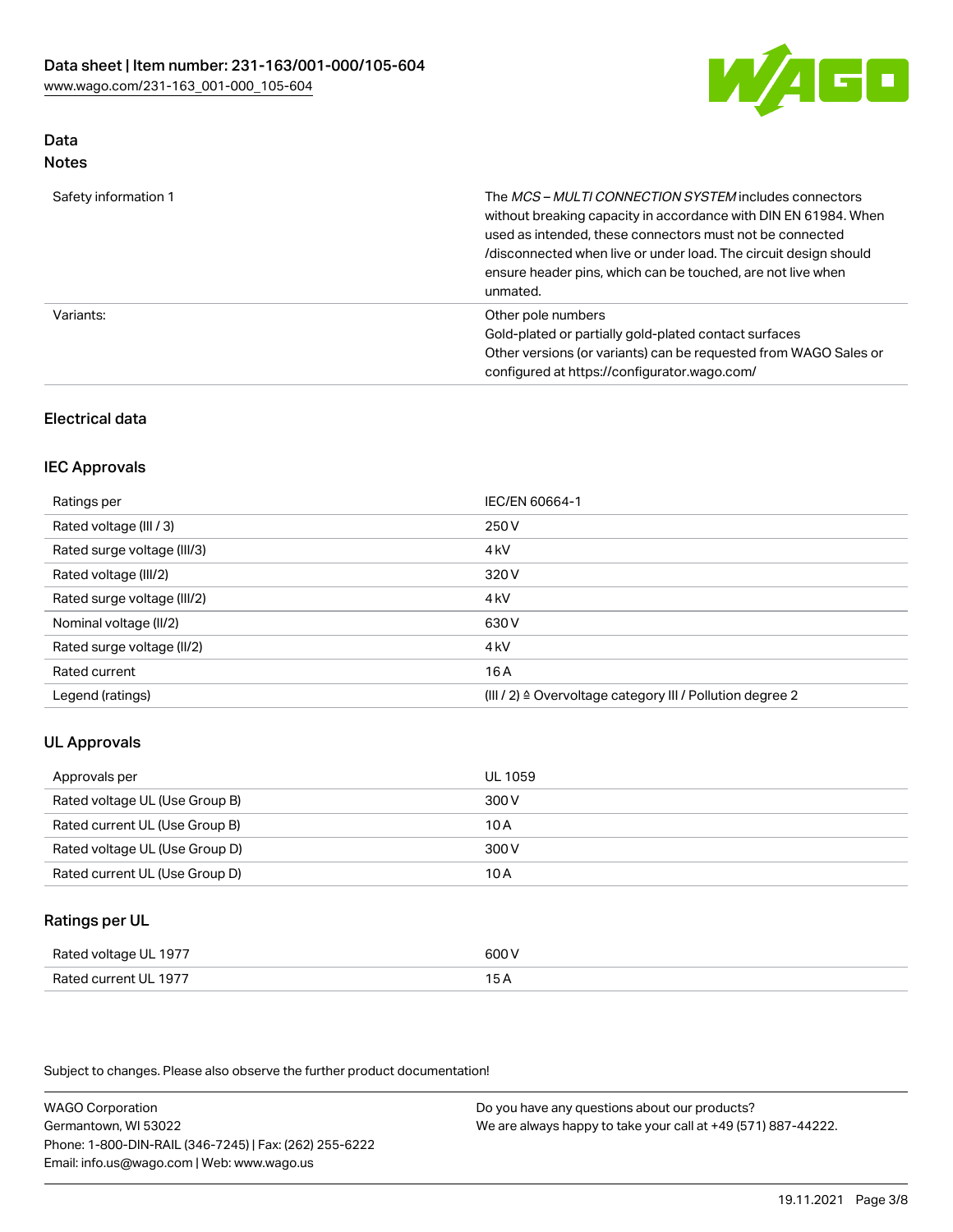

# CSA Approvals

| Approvals per                   | <b>CSA</b> |
|---------------------------------|------------|
| Rated voltage CSA (Use Group B) | 300 V      |
| Rated current CSA (Use Group B) | 10 A       |
| Rated voltage CSA (Use Group D) | 300 V      |
| Rated current CSA (Use Group D) | 10 A       |
|                                 |            |

# Connection data

| Total number of potentials |  |
|----------------------------|--|
| Number of connection types |  |
| Number of levels           |  |

#### Connection 1

| Number of poles |  |
|-----------------|--|
|-----------------|--|

# Physical data

| Pin spacing                        | 5 mm / 0.197 inch        |
|------------------------------------|--------------------------|
| Width                              | 18.2 mm / 0.717 inch     |
| Height                             | 14.4 mm / 0.567 inch     |
| Height from the surface            | 12 mm / 0.472 inch       |
| Depth                              | 8.4 mm / 0.331 inch      |
| Solder pin length                  | $2.4 \text{ mm}$         |
| Solder pin dimensions              | $1.2 \times 1.2$ mm      |
| Plated through-hole diameter (THR) | 1.7 <sup>(+0.1)</sup> mm |

# Plug-in connection

| Contact type (pluggable connector) | Male connector/plug |
|------------------------------------|---------------------|
| Connector (connection type)        | for PCB             |
| Mismating protection               | No                  |
| Mating direction to the PCB        | 90°                 |
| Locking of plug-in connection      | Without             |

# PCB contact

| PCB <sub>C</sub><br>thr<br>Contact<br>. |
|-----------------------------------------|
|-----------------------------------------|

Subject to changes. Please also observe the further product documentation!

| <b>WAGO Corporation</b>                                | Do you have any questions about our products?                 |
|--------------------------------------------------------|---------------------------------------------------------------|
| Germantown, WI 53022                                   | We are always happy to take your call at +49 (571) 887-44222. |
| Phone: 1-800-DIN-RAIL (346-7245)   Fax: (262) 255-6222 |                                                               |
| Email: info.us@wago.com   Web: www.wago.us             |                                                               |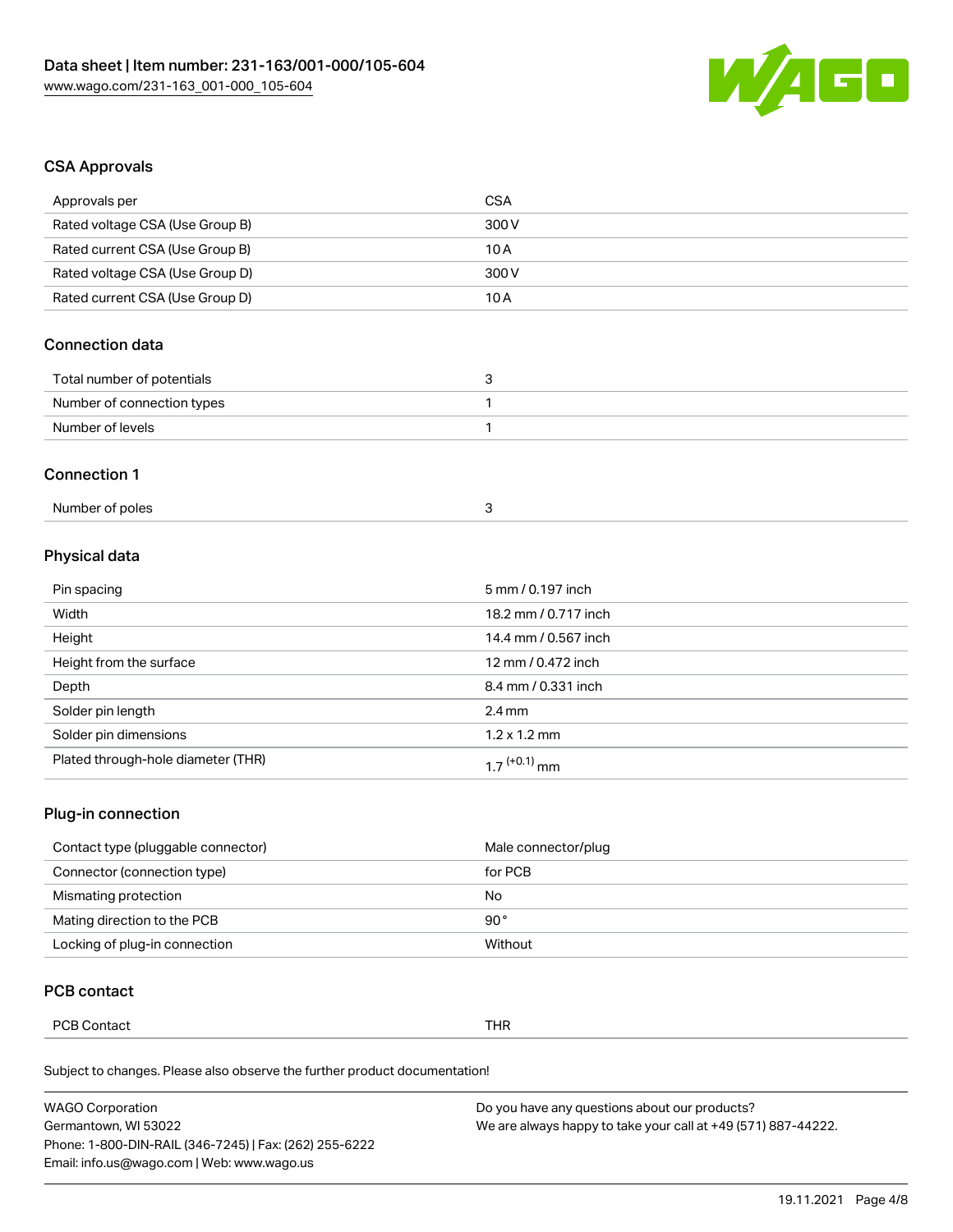

| Solder pin arrangement              | over the entire male connector (in-line) |
|-------------------------------------|------------------------------------------|
| Number of solder pins per potential |                                          |

## Material data

| Color                       | black                                  |
|-----------------------------|----------------------------------------|
| Material group              |                                        |
| Insulation material         | Polyphthalamide (PPA GF)               |
| Flammability class per UL94 | V <sub>0</sub>                         |
| Contact material            | Electrolytic copper (E <sub>Cu</sub> ) |
| Contact plating             | tin-plated                             |
| Fire load                   | $0.025$ MJ                             |
| Weight                      | 1.1 <sub>g</sub>                       |

#### Environmental requirements

| Limit temperature range<br>. | $. +100 °C$<br>-60 |
|------------------------------|--------------------|
|------------------------------|--------------------|

# Commercial data

| Product Group         | 3 (Multi Conn. System) |
|-----------------------|------------------------|
| PU (SPU)              | 200 Stück              |
| Packaging type        | box                    |
| Country of origin     | PL                     |
| <b>GTIN</b>           | 4050821003915          |
| Customs tariff number | 85366990990            |

# Approvals / Certificates

#### Country specific Approvals

|                     |                                               |                                 | Certificate     |
|---------------------|-----------------------------------------------|---------------------------------|-----------------|
| Logo                | Approval                                      | <b>Additional Approval Text</b> | name            |
|                     | <b>CB</b><br><b>DEKRA Certification B.V.</b>  | IEC 61984                       | NL-39756        |
| 5 R                 | <b>CSA</b><br><b>DEKRA Certification B.V.</b> | C <sub>22.2</sub>               | LR 18677-<br>25 |
| <b>UL-Approvals</b> |                                               |                                 |                 |

|      |          |                          | ∩ertificate |
|------|----------|--------------------------|-------------|
| Logo | Approval | Additional Approval Text | name        |
|      |          |                          |             |

Subject to changes. Please also observe the further product documentation!

| <b>WAGO Corporation</b>                                | Do you have any questions about our products?                 |
|--------------------------------------------------------|---------------------------------------------------------------|
| Germantown, WI 53022                                   | We are always happy to take your call at +49 (571) 887-44222. |
| Phone: 1-800-DIN-RAIL (346-7245)   Fax: (262) 255-6222 |                                                               |
| Email: info.us@wago.com   Web: www.wago.us             |                                                               |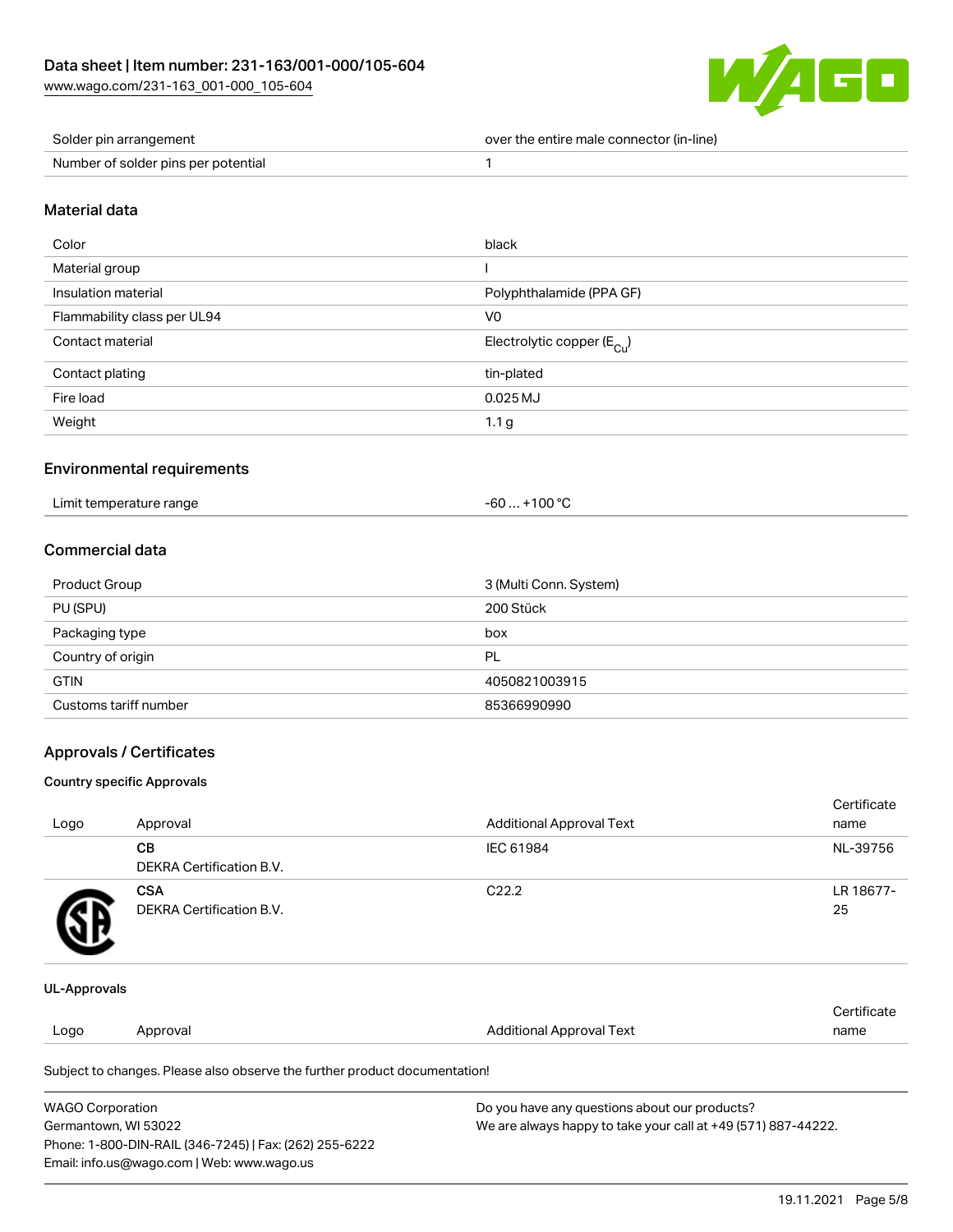# Data sheet | Item number: 231-163/001-000/105-604

[www.wago.com/231-163\\_001-000\\_105-604](http://www.wago.com/231-163_001-000_105-604)



|                                       | UL<br>Underwriters Laboratories Inc.                                                                     | <b>UL 1059</b> |                              | E45172               |  |
|---------------------------------------|----------------------------------------------------------------------------------------------------------|----------------|------------------------------|----------------------|--|
|                                       | <b>UR</b><br>Underwriters Laboratories Inc.                                                              | <b>UL 1977</b> |                              | E45171               |  |
| Counterpart                           |                                                                                                          |                |                              |                      |  |
|                                       | Item no.231-103/026-000<br>Female plug; 3-pole; 12 AWG max; pin spacing 5 mm; 1 conductor per pole; gray |                | www.wago.com/231-103/026-000 |                      |  |
| <b>Optional accessories</b><br>Coding |                                                                                                          |                |                              |                      |  |
| Intermediate plate                    |                                                                                                          |                |                              |                      |  |
|                                       | Item no.: 231-500<br>Spacer; for formation of groups; light gray                                         |                | www.wago.com/231-500         |                      |  |
| Coding                                |                                                                                                          |                |                              |                      |  |
|                                       | Item no.: 231-129<br>Coding key; snap-on type; light gray                                                |                |                              | www.wago.com/231-129 |  |
| <b>Downloads</b><br>Documentation     |                                                                                                          |                |                              |                      |  |
| <b>Additional Information</b>         |                                                                                                          |                |                              |                      |  |
| Technical explanations                |                                                                                                          | 2019 Apr 3     | pdf<br>2.0 MB                | Download             |  |
| <b>THR Soldering Process</b>          |                                                                                                          |                | pdf<br>548.2 kB              | Download             |  |
| <b>CAD files</b>                      |                                                                                                          |                |                              |                      |  |
| CAD data                              |                                                                                                          |                |                              |                      |  |
|                                       | 2D/3D Models 231-163/001-000/105-604                                                                     |                | <b>URL</b>                   | Download             |  |
| PCB Design                            |                                                                                                          |                |                              |                      |  |

Subject to changes. Please also observe the further product documentation! Symbol and Footprint 231-163/001-000/105-604

WAGO Corporation Germantown, WI 53022 Phone: 1-800-DIN-RAIL (346-7245) | Fax: (262) 255-6222 Email: info.us@wago.com | Web: www.wago.us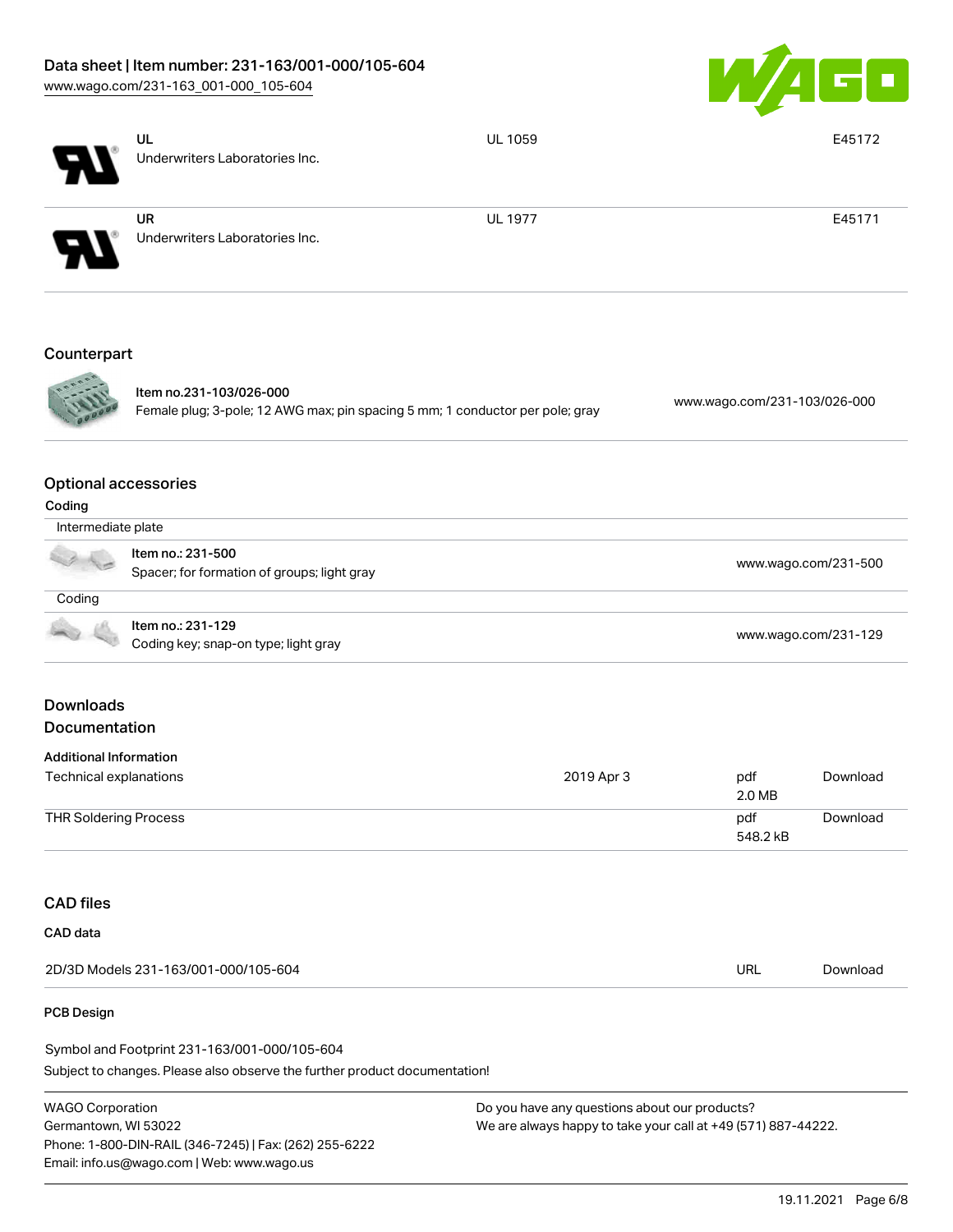Symbol and Footprint 231-163/001-000/105-604



URL [Download](https://www.wago.com/global/d/UltraLibrarian_URLS_231-163_001-000_105-604)

CAx data for your PCB design, consisting of "schematic symbols and PCB footprints", allow easy integration of the WAGO component into your development environment.

# Supported formats:

- $\blacksquare$ Accel EDA 14 & 15
- $\blacksquare$ Altium 6 to current version
- $\blacksquare$ Cadence Allegro
- $\blacksquare$ **DesignSpark**
- $\blacksquare$ Eagle Libraries
- $\blacksquare$ KiCad
- $\blacksquare$ Mentor Graphics BoardStation
- $\blacksquare$ Mentor Graphics Design Architect
- $\blacksquare$ Mentor Graphics Design Expedition 99 and 2000
- $\blacksquare$ OrCAD 9.X PCB and Capture
- $\blacksquare$ PADS PowerPCB 3, 3.5, 4.X, and 5.X
- $\blacksquare$ PADS PowerPCB and PowerLogic 3.0
- $\blacksquare$ PCAD 2000, 2001, 2002, 2004, and 2006
- $\blacksquare$ Pulsonix 8.5 or newer
- $\blacksquare$ **STL**
- $\blacksquare$ 3D STEP
- $\blacksquare$ TARGET 3001!
- $\blacksquare$ View Logic ViewDraw
- $\blacksquare$ Quadcept
- $\blacksquare$ Zuken CadStar 3 and 4
- $\blacksquare$ Zuken CR-5000 and CR-8000

PCB Component Libraries (EDA), PCB CAD Library Ultra Librarian

# Environmental Product Compliance

#### Compliance Search

| Environmental Product Compliance 231-163/001-000/105-604                            | URL | Download |
|-------------------------------------------------------------------------------------|-----|----------|
| THR male header; 1.2 x 1.2 mm solder pin; straight; Pin spacing 5 mm; 3-pole; black |     |          |

### Installation Notes

Subject to changes. Please also observe the further product documentation!

WAGO Corporation Germantown, WI 53022 Phone: 1-800-DIN-RAIL (346-7245) | Fax: (262) 255-6222 Email: info.us@wago.com | Web: www.wago.us